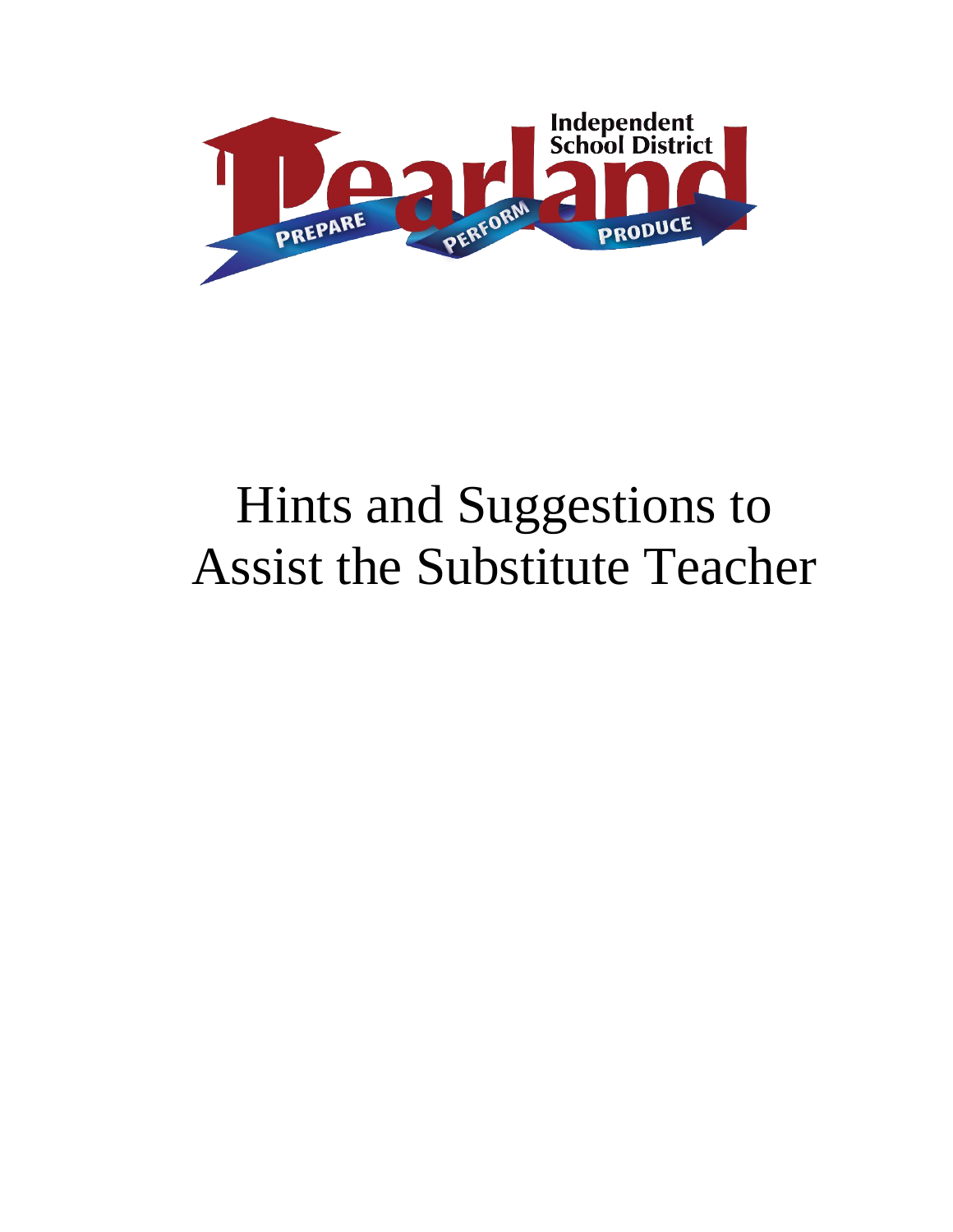# **HINTS AND SUGGESTIONS TO ASSIST THE SUBSTITUTE TEACHER**

- 1. Know the teacher who is next door. Introduce yourself so you can call on someone to answer your questions about schedules or materials for the class.
- 2. When students need to go to the restroom or the library, send only one student at a time. When the first child returns, then send another student.
- 3. If there is no seating chart left by the teacher, quickly make one. It is much easier to maintain discipline when you can call a student by name and not just refer to him as "the boy in the blue shirt".
- 4. If a student doesn't respond when you call him by name, you may suspect the students have switched seats. Let them know it is better to have the correct names so the wrong student doesn't get in trouble and written about to the regular teacher.
- 5. Do not let students start any name calling or being rude to other students. It is much easier to stop a disagreement by talking before it gets to pushing or fighting.
- 6. Try to get in the hall between classes. It is a good idea to stand in the doorway so you can keep one eye on the hallway traffic and one eye on the students coming into the classroom. If the students see a teacher, they are less likely to have difficulties.
- 7. Have a couple of extra pens or pencils with you for those who have "forgotten" their materials.
- 8. Try to have the names of one or two trustworthy students who will be able to help out in the class.
- 9. Never dismiss a class early to lunch or to the next class unless the teacher or the next door teacher approves. Some schools have very strict rules about the number of students in the cafeteria at a time.
- 10. Make your rules and expectations very clear at the beginning of the day.
- 11. Do not discuss the teacher's class with other people, especially out of school. You are a professional and should not discuss individual students or problems. If you need to talk to someone about a problem, talk to the principal.
- 12. Keep your opinions about students or the teacher's class to yourself.
- 13. Be neat and professional in your appearance.
- 14. Follow the lesson plans the teacher has left. Incorporate your own ideas if there is extra time.
- 15. Organize the students' work for the day to assist the teacher when she/he returns. Do not grade students' work.
- 16. Even though a few students can upset your plans, try to find out the names of the students who have been good or helpful; leave the teacher positive notes about the class and individual students as well as any concerns that occurred.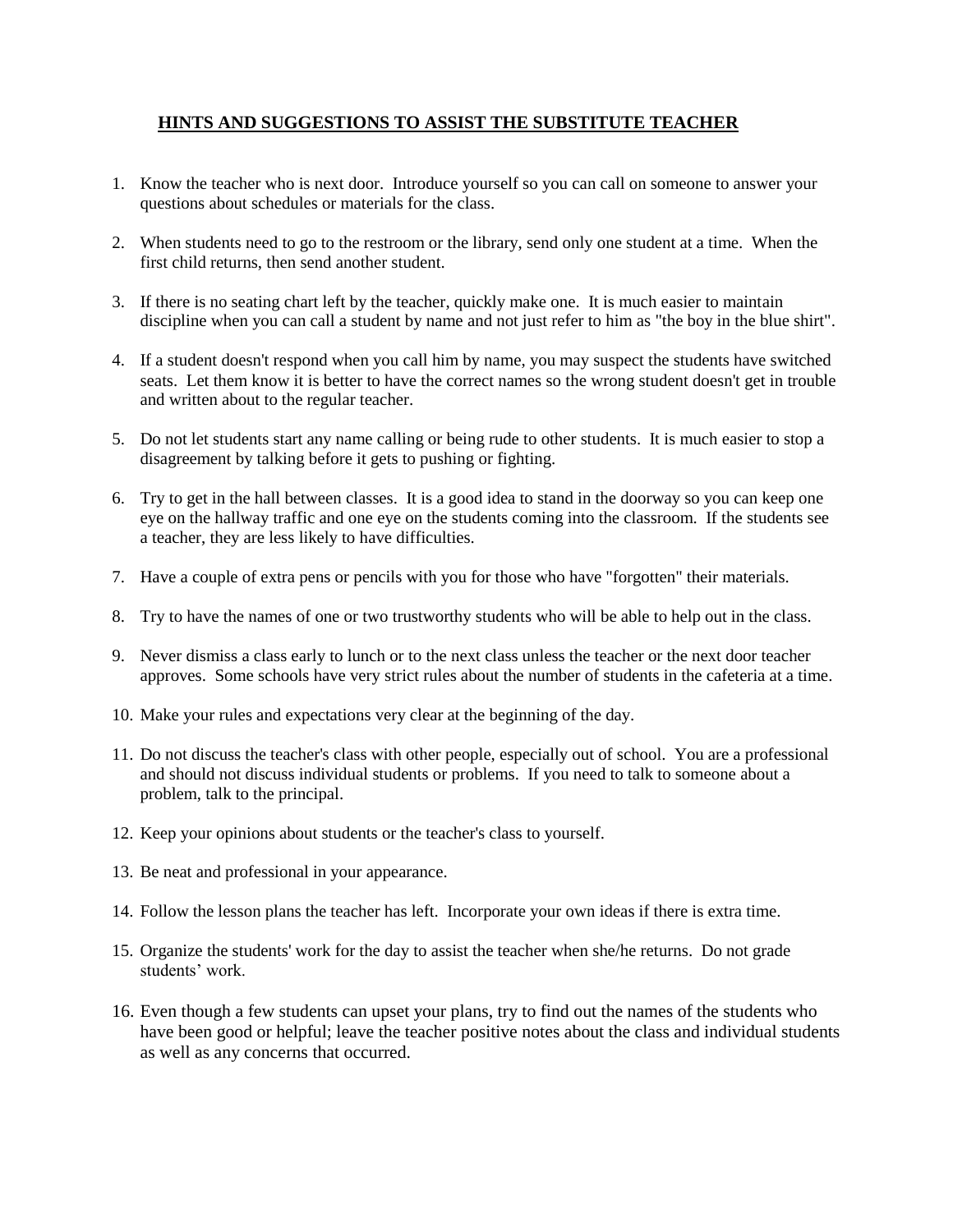- 17. Most students will acquiesce to your leadership, but there will be some who will question your plans or authority. It is better not to argue. Instead say, "*I know this may not be the way Mr. Smith does it, but this is the plan for today*.
- 18. If you are not sure how the teacher wants an assignment completed, ask another teacher for assistance. If that is not possible, develop your own plan. If you do change the assignment, leave a note for the regular teacher explaining the task.
- 19. Be assertive (but not aggressive or punitive) so the students do not feel they can manipulate your decisions and authority. You can use statements such as:

I need you to start reading now. I want everyone to pass their papers forward I don't need…… I don't want……

- 20. Do not let the students manipulate you by protesting or saying "We never do that!" Just tell them, "*I know it can be hard to have a sub, but for today we will read aloud instead of silently*."
- 21. Walk around the room. Do not sit at the desk, especially during seatwork or when students are taking a test. The students will stay on task when you are close by them.
- 22. Do not try to catch a student by pulling his arm or his clothes. He could fall, and you could accidentally twist his arm or rip his clothes.
- 23. Do not touch the blood of a bleeding child. Use a napkin, towel, or a cloth to cover the cut. Have the student put his hand on the cut until you can get to water or the nurse.
- 24. If a teacher has "classroom sets" of books, packets, and/or worksheets that are used by the students, be sure to have all materials returned to their appropriate location before the entire class can leave. This will help you keep track of a missing book, etc.
- 25. Do not make statements lightly. Students remember!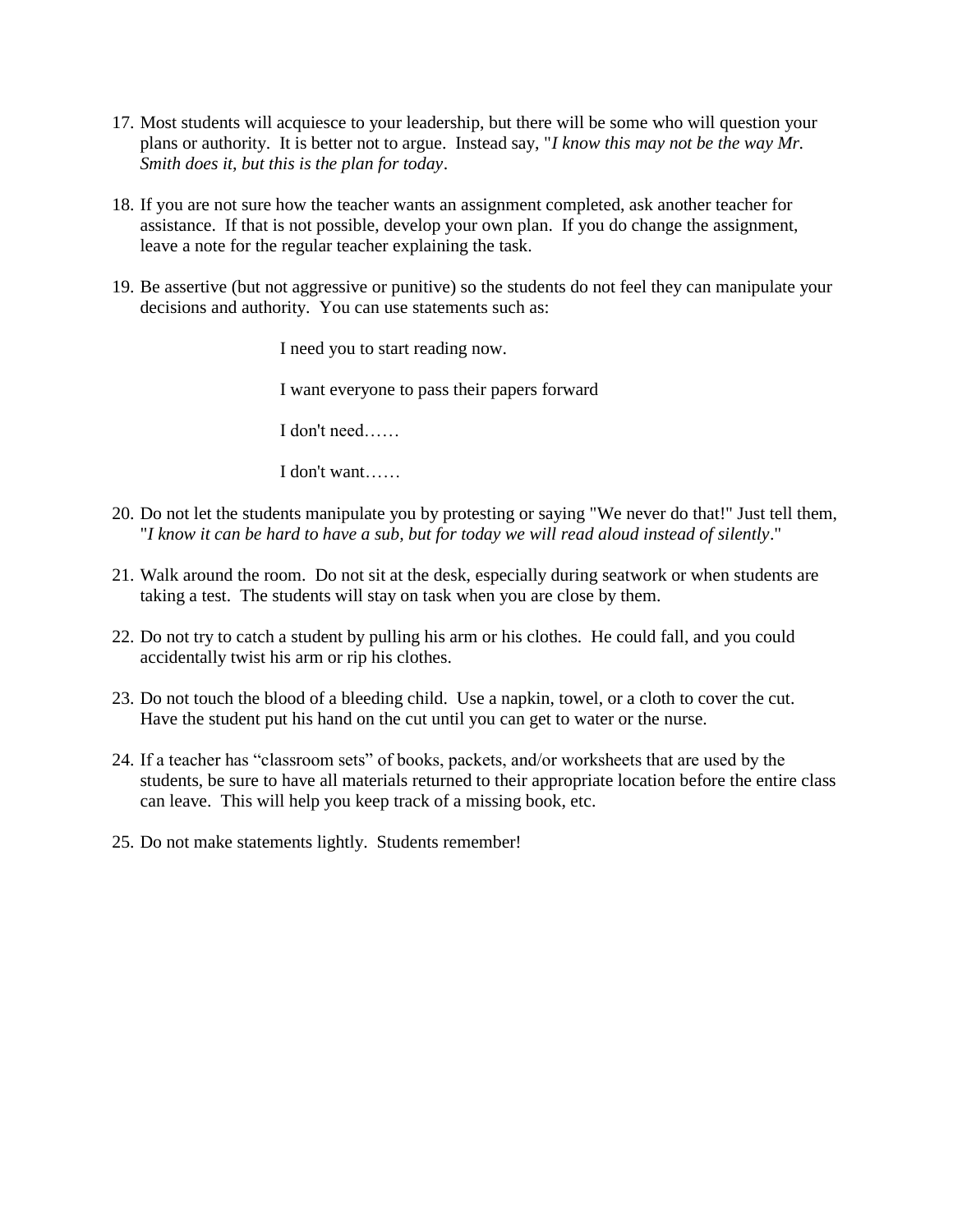# **MANAGING THE CLASSROOM**

## **Starting the Day and Setting the Tone**

Tradition has it that substitute teachers should arrive wearing sturdy armor, a helmet, and combat boots to meet the rigors of the day. However, having a successful experience as a substitute teacher does not depend on your choice of war gear, but rather on how well the students respond to your leadership of the class.

Here we address, in detail, some key principles of successful classroom management, as well as providing specific tips to help in making the tough decisions that substitutes are faced with daily. There is not one "true" recipe that guarantees a good day, but these guiding principles are beneficial. With experience you will devise your own strategies for gaining students' cooperation.

## **Getting Started**

- Arrive at your assigned school at least 20-30 minutes before class begins.
- $\triangleright$  Check in at the office, ask if there are any special instructions, "special needs" students, or special events for the day.
- $\triangleright$  Meet the grade leader and/or the teacher next door. A "buddy" will prove to be invaluable as the day progresses. *Possible questions for your fellow teachers may include:*
	- *1. Do I need to supervise outside at recess or do you share supervision?*
	- *2. How does the lunch procedure work?*
	- *3. Does the teacher I am substituting for have any ongoing programs in their room that I should be aware of? (reading contest, super spellers, etc.)*
- $\triangleright$  Review the teacher's plans for the day.
- $\triangleright$  Find the materials needed for the day including schedules, class rosters, books, worksheets, etc. (Should you have any questions regarding the teacher's plans or necessary materials, be sure to ask the grade leader or the teacher next door).
- **Print your name on the board** so students have a visual reference.
- $\triangleright$  Check to see if classroom rules/expectations are posted. Familiarize yourself with the rules, and reinforce them consistently. (*If rules are not posted, have 3-4 rules you expect students to follow ready. Print the rules on the board for students to see.*)
- $\triangleright$  When the bell rings, it is helpful and reassuring to students to be standing at the door greeting **them as they enter the classroom.**
- $\triangleright$  Spend the first 5-10 minutes of class reviewing the class rules. (The established rules or those you've written on the board.)
- $\triangleright$  If you arrive late, which can happen if you are called at the last minute, do the best you can to glance at the teacher's plans and get the lay-of-the-land before the students arrive. Don't be fumbling through papers while the students are entering the class.
- **Look ready for the day to start, because it has!**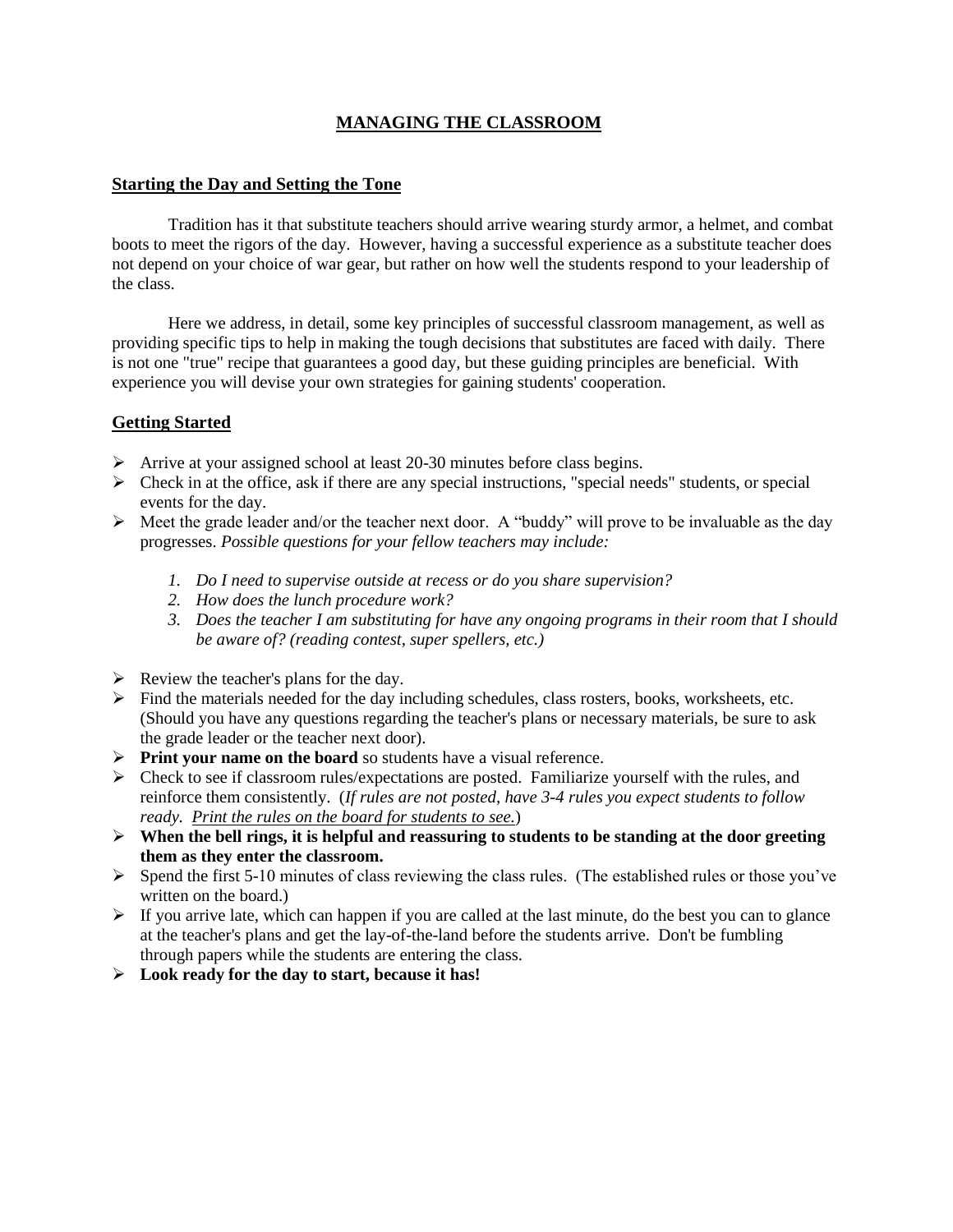# **WELCOME THE STUDENTS**

- Introduce yourself as the teacher
- Present procedures for the day
- Establish incentives for the day
- Take roll
- Check or make a seating chart
- No candy allowed
- Set up reward system

Observe the students as they enter the classroom. Most teachers will have a previously established morning routine with their students, and you may see this routine begin as the students start their day. The students will probably find their seats and wait for you to give them directions. Occasionally, you may encounter a classroom filled with excitement, energy, and possibly even chaos. Whatever the situation, it' is time for you to get their attention and introduce yourself.

First…don't begin speaking unit you have everyone's attention. Introduce yourself as their teacher for the day and explain, if you so choose, the reason for the teacher's absence. Establish your credibility as a teacher with the class. Give them a brief resumé of your experience: "*I am a teacher, and I have taught every grade from kindergarten to grade six and even in junior high and high school.*"

Say something positive about the class: "*When I arrived today, your principal told me that you are a wonderful class and that I should expect to have a good day*."

Describe your plan and schedule of activities for the day to the class. It does not matter what the plan is; but once you state it, stick with it . Firmness, fairness, and consistency are the keys!

As your first activity, you might choose name tags. It's a good idea to buy large quantities of stick-on name tags and carry them with you to your various substitute teaching assignments. Masking tape is another inexpensive option. You can also use 5" by 8" cards that students write their names on, fold in half, and keep on their desks. Let the students know that you are excited about having the opportunity to teach them today and want to learn each person's name. This will help you tremendously throughout the day. Also, calling students by name helps them to pay attention to your directions and lets them know that you want to get to know them on a first-name basis.

Many experienced substitutes will interject a fun activity early on in the morning or outline a reward system to be used throughout the day. You can bring stickers, a bag of candy, or a gift wrapped box with a game or book inside that can be used as rewards.

Procedures for taking roll and obtaining a lunch count may differ from school to school and classroom to classroom. Follow their procedures if instructions have been provided. Otherwise, it is best to give the students a quiet seat work assignment such as "*List 10 things you saw on the way to school today*," while you take roll and lunch count.

It is critical that you always know where the students are and what they are doing. Some teachers have classroom passes that students use to leave the room for the office or rest room. Since you cannot always count on the teacher or school to have passes, you might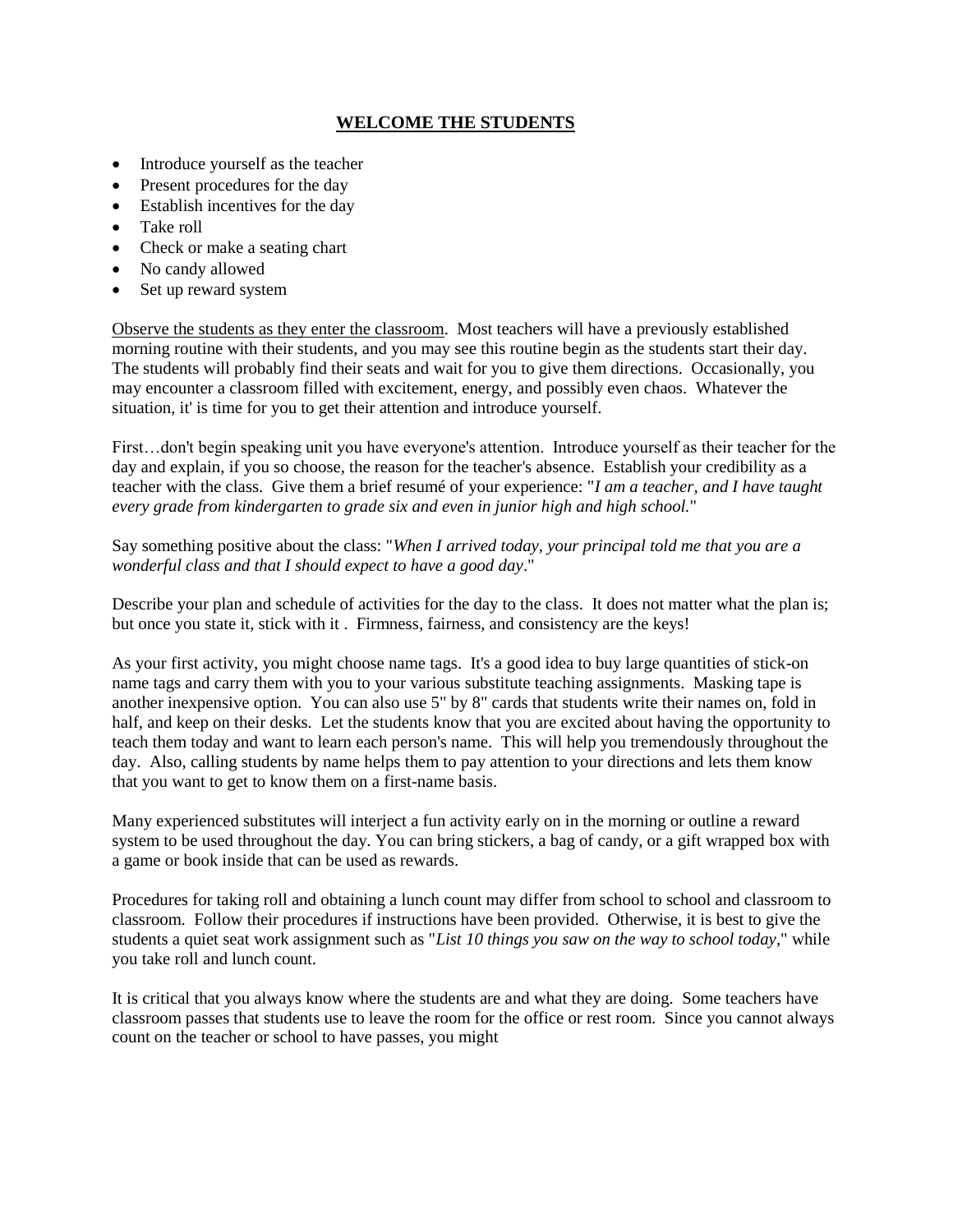- Make your own classroom passes
- Laminate them bringing them with you to each assignment
- Write your name on them: Mr. Brown's Pass
- Have passes for the rest room (2 passes only), office (for injured students), phone, hall, and library.

Students may say, "*We don't do it that way*." Politely tell them, "*Thank you, but for today we will do it this way*." If a seating chart has been provided, you will be able to see who is in their seats and who is absent. Generally, elementary students don't try to "*fake out a sub*" by changing seats, since all of their belongings are in their own desks. However, in junior high, seat changing is a typical ploy used with substitute teachers.

It is important to continually reinforce the behavior standards for the day. Many teachers will have classroom rules posted. If you are unable to find any, be sure to have your own rules prepared and ready to put into action. A key factor in having students behave in accordance with the rules is to have them prominently displayed. You may want to list the rules on a large poster or on the chalkboard.

Classroom rules should be specific and operational so the students can easily understand what they mean. Phrases such as "*be cooperative*," "*respect others," be polite and helpful*" are too general and take too much time to explain. "*Follow directions the first time they are given*" is direct and clear.

Positive reinforcement is another key aspect of achieving appropriate student behavior. You can continually reinforce the students in a positive way each time they follow the directions by saying, "*Thank you for following my directions the first time they were given*," or "*Thank you for raising your hand.*"

It is equally important that you do not reinforce negative behavior. You can continually reinforce the students in a positive way each time they follow the directions by says, "*Thank you for following my directions the first time they were given*," or "*Thank you for raising your hand*." Respectfully correct students who talk without raising their hands. If you let students speak out of turn or answer a question without raising their hands, you are not going to get the type of behavior you want.

Generally speaking, reinforce the behavior you want and do not condone behaviors that are inappropriate. When you see appropriate behavior, be sure to respond with specific praise by using the student's name. You can also give out points, tickets, or use any other reward system you or the teacher has established.

Effective "classroom" teachers have clean, concise procedures for daily routines. They also have clear, specific rules with consequences that students can understand. Effective teachers continually give genuine, positive reinforcement to students for following the rules. Paying close attention to the steps previously described will provide both you and the students with a rewarding experience. Remember, prevention is 80% of your success for the day. Be confident, firm, assertive, and positive, eliciting the behaviors you want from the students. Now that you have established the day's plan for the class, you are better prepared to deal with those few difficult situations that may emerge.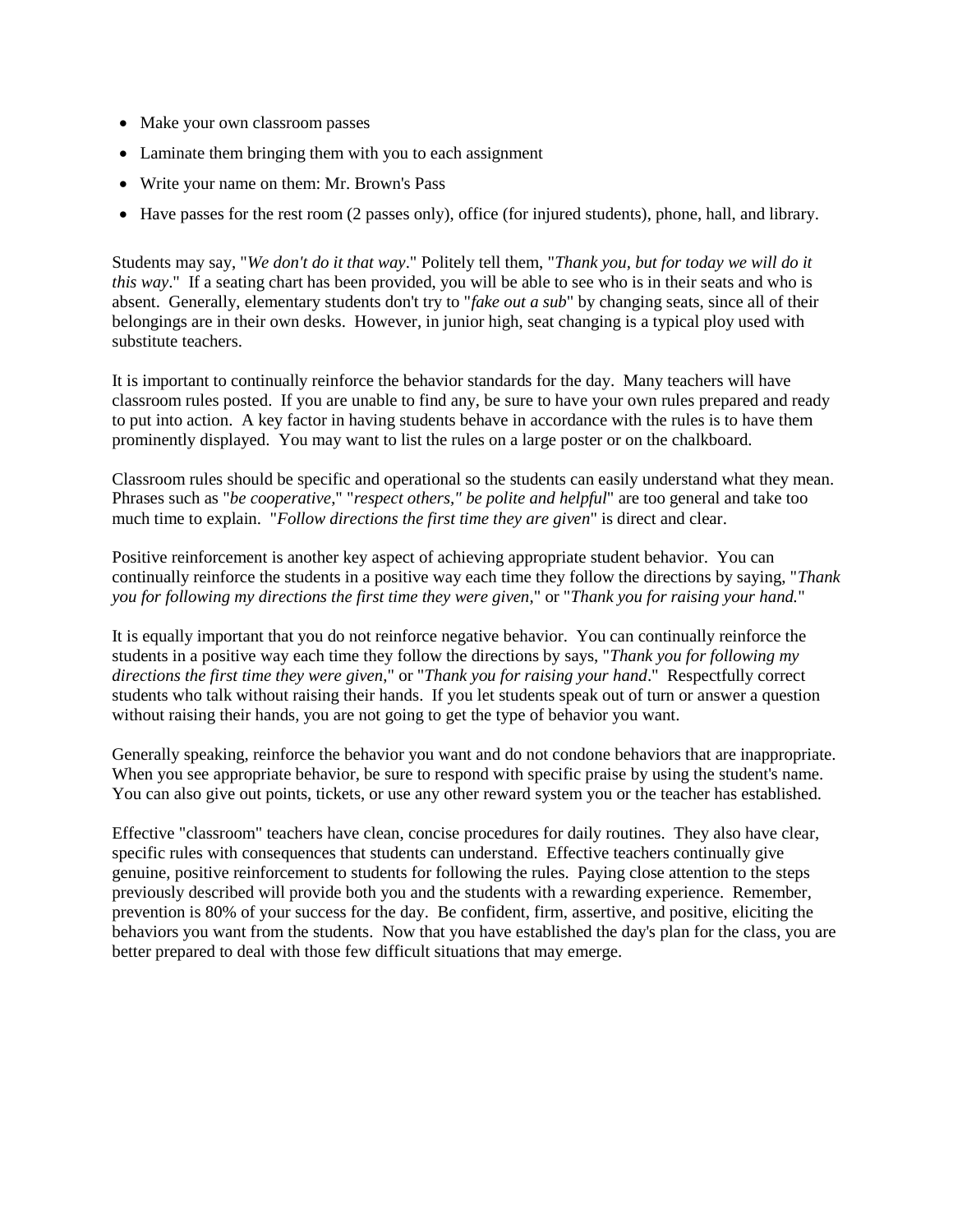# **CHALLENGING SITUATIONS**

Here are a few situations you might encounter with some suggestions on how to respond to them in a calm, positive manner in order to gain student compliance. You may wish to discuss these or other scenarios with a group of fellow teachers or even write down your own ideas in the margins. To plan ahead and have a course of action decided and ready to implement is the best way to prepare yourself for these types of situation.

## **Situation 1: The Interrupter**

When asking a question of the class, a student responds without raising his hand for permission to speak or speaks out of turn when a student response is not called for.

- Step 1: Do not respond to the disruptive student. Look positively at those who are raising their hands, calling on one of them saying, "*Thank you for raising your hand*," as the student proceeds to answer the question.
- **Step 2**: If the student continues to speak without raising his hand when you ask the next question, continue to reinforce the students who are behaving appropriately and move closer to the student who is not cooperating. Do not acknowledge the student who is speaking out of turn. If you give in and let that student answer, you are actually reinforcing the inappropriate behavior.

Generally after Step 1 and Step 2, the non-compliant student will cooperate and raise his hand. It is important that you call on him as soon as he raises his hand, reinforcing him verbally for the appropriate behavior.

#### **Situation 2: Refusal To Do Work**

After giving an assignment, a student refuses to do his work. When you encourage him to complete the assignment, he makes a statement such as, "*You can't make me*."

Strategy: Agree and disarm

 Disarm the student by agreeing that he is correct and then restate your expectations and consequences if they are not met.

Example: "*You' re right. I can't make you complete this assignment, but I can expect you to have it completed before recess. If it is not finished by then, you will stay in and work on it. I also expect you to remain quiet and not disrupt the other students who are choosing to complete the assignment at this time*." If no work is done for the day, leave a note for the teacher.

• NOTE: Many times refusal to do work is an indication that the student doesn't know how to complete the assignment. They would rather appear "bad" than stupid. If you suspect this may be the case, you may need to reteach the concept before expecting them to complete the work.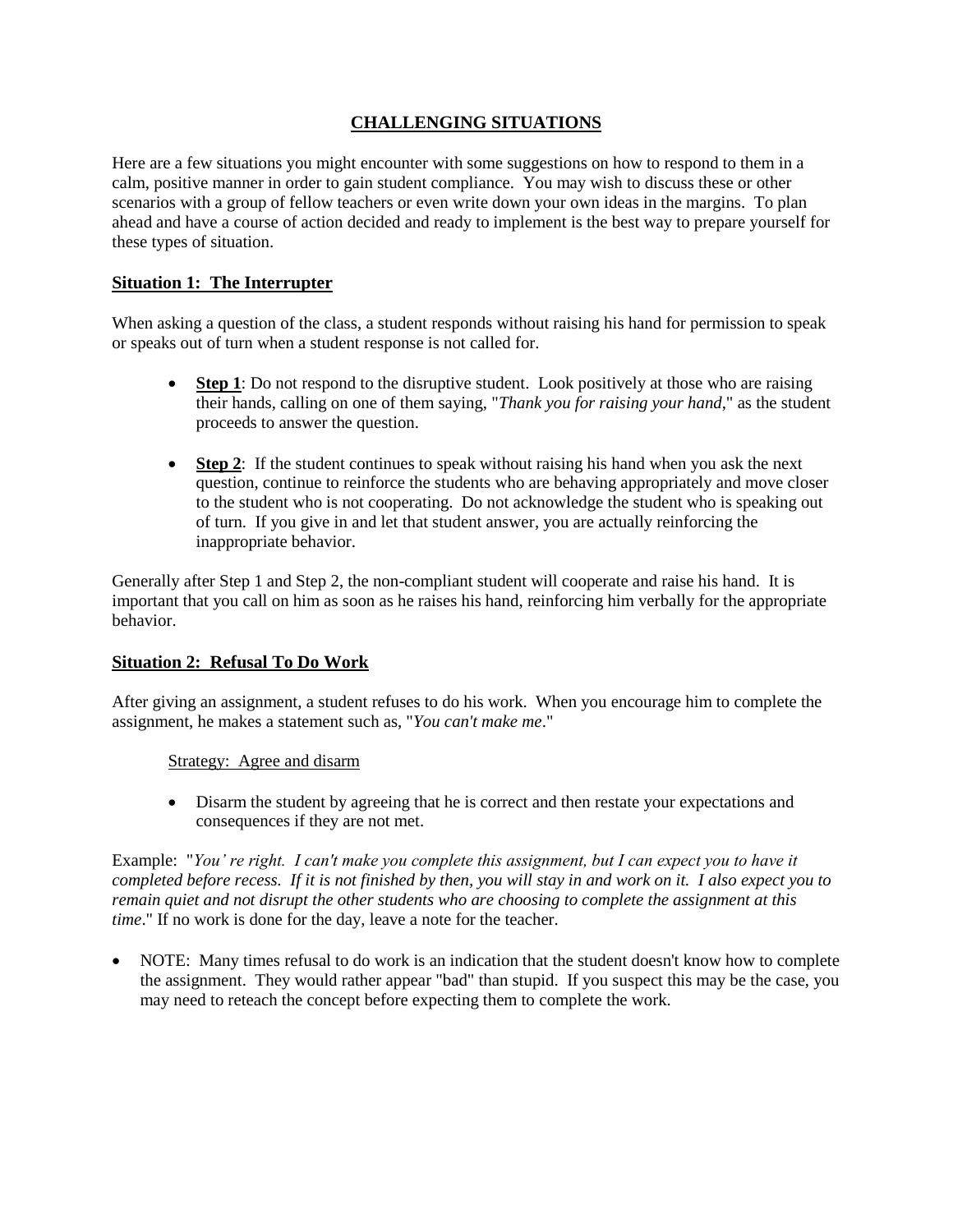## **Situation 3: Not Following Instructions**

You have instructed the class to get their math books and open to page 24. Two students are talking and laughing, not following your directions.

#### Strategy: Reinforce the behaviors that you expect

• Repeat the instructions focusing on the students who are following your directions. "Thank you for following the directions, Andy." Or "I appreciate John, Mary, and Joe for following my directions so quickly." You can also give stickers, points or tickets to students who are following directions.

#### Strategy: Proximity.

 It is a good idea to use proximity. In other words, "*move toward the student*" while you are talking. Move closely to the off-task or non-compliant student(s) while repeating the instructions for the whole class. Your change in proximity to the non-compliant student(s) will generally elicit compliance.

#### **Situation 4: The Class That Won't Be Quiet**

After being given a "*no talking*" assignment, class members are talking to one another and won't be quiet.

#### Strategy: Reevaluate the situation

 Step back and take a look at why the students are talking. Perhaps they do not understand the assignment and are trying to figure it out together. Maybe something has happened at lunch that needs to be dealt with. If you find that this is the case, you may need to deal with the disruptive event, reteach the objective, or perhaps even restructure the assignment to be completed as a class or in groups.

#### Strategy: Restate the expected behavior, motivators, and consequences

 You may not have been clear in communicating your behavior expectations for the activity. It may be necessary to gain the attention of the entire class and restate these expectations.

Example: "*Many of you are talking without permission during this assignment. I expect you to work independently, with feet on the floor, facing forward, and no talking as this disturbs others. If you have a question, please raise your hand and I will come to your desk. Students who follow these instructions will receive a ticket (or other motivator). Students who choose not to follow these instructions will be assigned the consequences outlined in the classroom rules (review the consequences)*."

Having restated your expectations, it is often helpful to then call on students and have them restate the expectations, motivators, and consequences. In addition, you may want to develop a noise level chart so students can see how they are doing.

#### **Situation 5: Transitions**

You find that it is taking more than one or two minutes to make the transition from one activity to the next.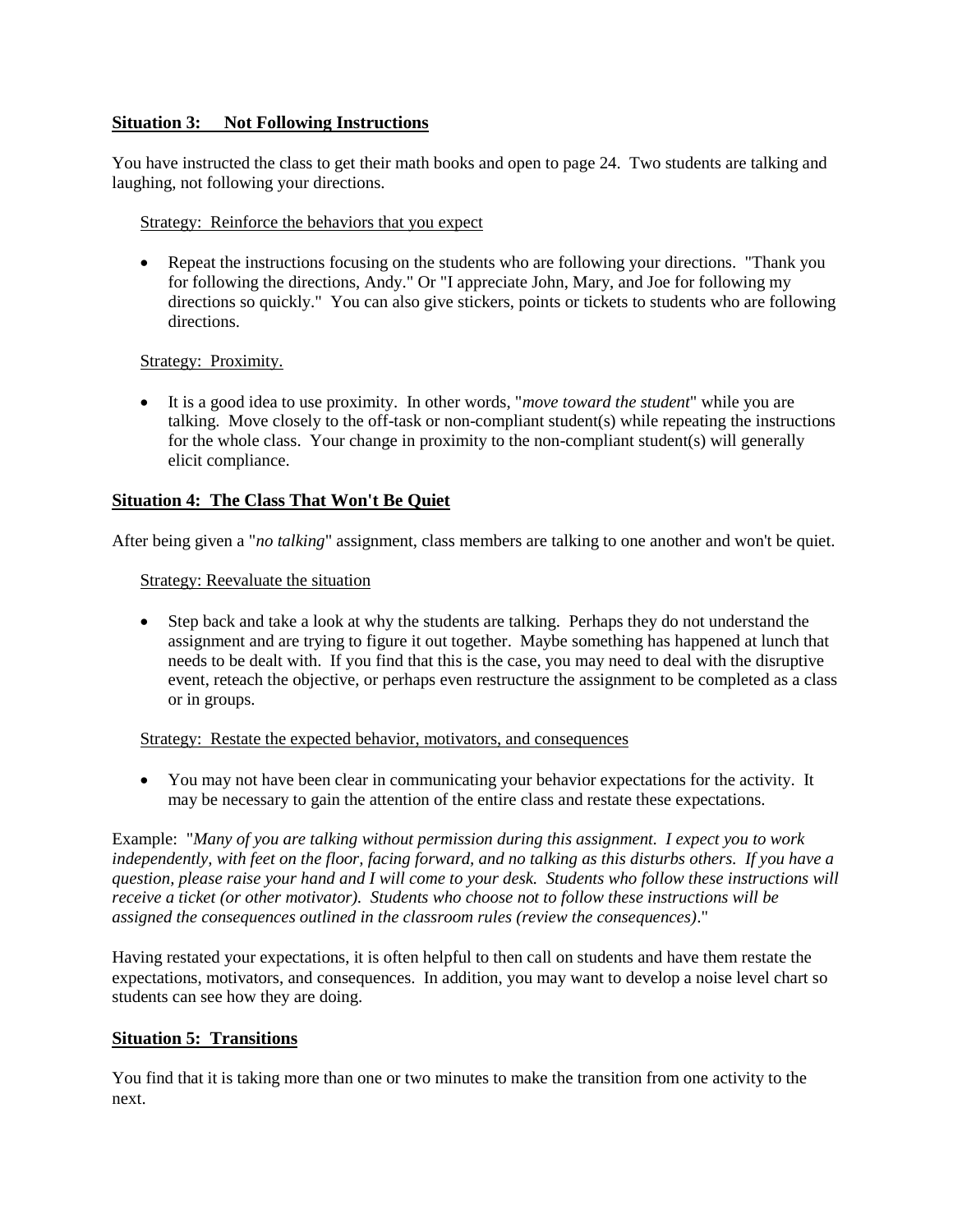#### Strategy: Make it a step-by-step process

- Students often waste a lot of time going from one activity to another. This is often because instructions that seem simple such as, "*Get ready for math*," are in reality quite ambiguous. Students need to know five specific things to make a quick transition from one activity to the next.
	- 1. What to do about the activity they are currently engaged in.
	- 2. What to do with the materials they are using.
	- 3. What new materials they will need.
	- 4. What to do with these new materials.
	- 5. How much time they will have to make the transition.

Example: "*Please stop reading and put your reading book away. Get out your math book and paper. Open the book to page 112. You have one minute to do this. Please begin."*

## **Situation 6: Assemblies**

The principal informs you when you arrive at the school that there will be an assembly that day.

#### Strategy: Have a plan

- This seemingly pleasant break in the school day can turn into a nightmare for a substitute teacher who does not have a plan for managing the students during this activity. Here are some suggestions to help you survive the event with nerves still intact.
	- 1. Find out the time, location, and whether students need to bring anything from the classroom.
	- 2. Talk to classroom teachers. Many schools have specific procedures for going to and returning from an assembly, as well as assigned seating for each class
	- 3. If such procedures exist, familiarize yourself with them and do your best to follow them.
	- 4. If there are no established procedures, devise your own (i.e., walk in a single file line down the hall to the assembly, sit together as a class, return in a single file line, etc.)
	- 5. Determine the specific behaviors you expect during the assembly with consequences and rewards dependent on how these expectations are met. Beware of punishing the whole class for the misdeeds of a few. This can create a hostile environment with the students acting out against each other as well as you.
	- 6. Teach or review with the students the procedures, expected behavior, and consequences or rewards associated with the activity.

## **Situation 7: Refocusing The Class**

The class is not paying attention or resuming their studies after an assembly, fire drill, or other disruptive event.

#### Strategy: Incorporate and redirect

 A common experience is a great foundation for a learning activity. Regardless of how unwelcome the disruption may have been, it is an experience the entire class is familiar with. Use the experience as the basis for the next lesson. For example, if it was a fire drill and you are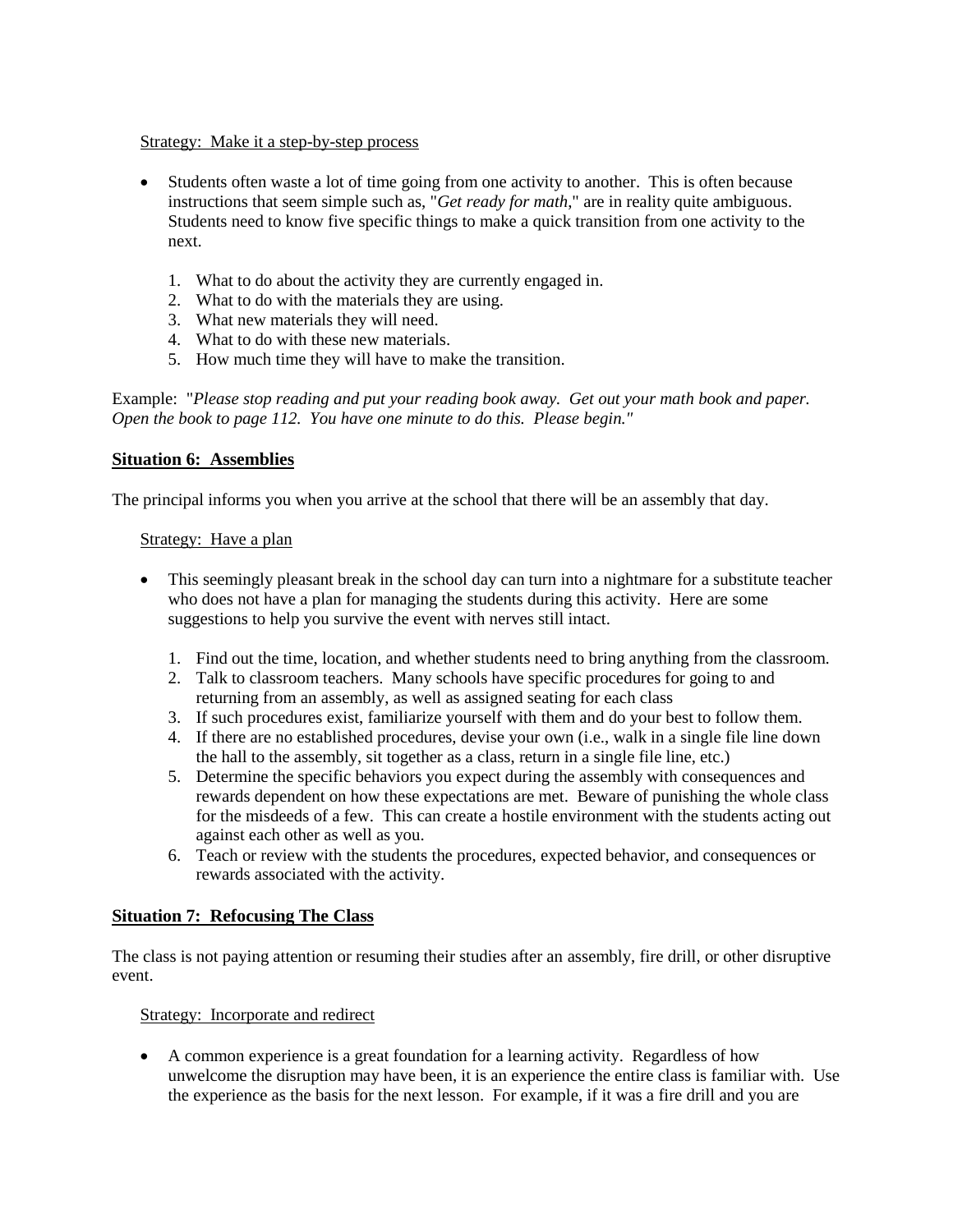about to study science, talk about which parts of the school would burn the fastest. If you are about to study math, have students calculate the approximate number of people in each room that would need to be evacuated and the number of transportation vehicles that would be needed for taking everyone home. If you were preparing a writing lesson, have the students write about what would happen if the school really did burn down.

## Strategy: Captivate and redirect

 Sometimes the best way to deal with a disruption is to minimize the event by capturing and redirecting their attention. For example, after an exciting assembly, complete a fun activity that requires them to do something. Involving students in a fun learning activity will help them settle back down to the routine of the day.

## **Situation 8: Getting Their Attention**

If the class is in the middle of or just finishing an activity, you need to get their attention to either give further instructions or close the activity.

## Strategy: Rhythmic claps

 If you want the attention of the entire class in a hurry, clap a rhythm with your hands and ask the class to repeat after you. Continue the rhythmic claps until all students are participating. This strategy works best with Kinder-8th grade students.

## Strategy: Raised hand

• When trying to quiet the class, raise your hand above your head and start counting down by saying "5,  $\overline{4}$ ,  $\overline{3}$ ,  $\overline{2}$ , 1 . . . class I need your attention". Now the teacher can give whole group directions to the class.

## Strategy: Whisper

 Your first instinct in this situation may be to raise your voice above the noise level of the room and demand attention. This however can incur some unwelcome side effects. Hearing you speak loudly, the students will assume that it is O.K. for them to raise their voices as well. A better strategy is to do the opposite of your instincts. Move to the front of the room and begin talking and giving instructions very quietly. As students hear you, they will become quiet and focus their attention on understanding what you are saying, The quieter the room becomes, the quieter your voice should become. Soon, students who are still talking and interacting will instinctively begin to feel awkward about making noise in such a quiet atmosphere and will become silent also. When you have the attention of the entire class, you can then give the instructions they need to hear with regard to what they are working on.

Example (to be spoken in a very quiet voice): "*If you can hear what I am saying, please put your pencil down and turn around to face the front of the room. Place your hands on your desk and look to see if the person sitting next to you is listening and doing the same. Now use your finger to trace your name on top of your desk.."* Continue with these simple silent activities until you have the attention of the entire class.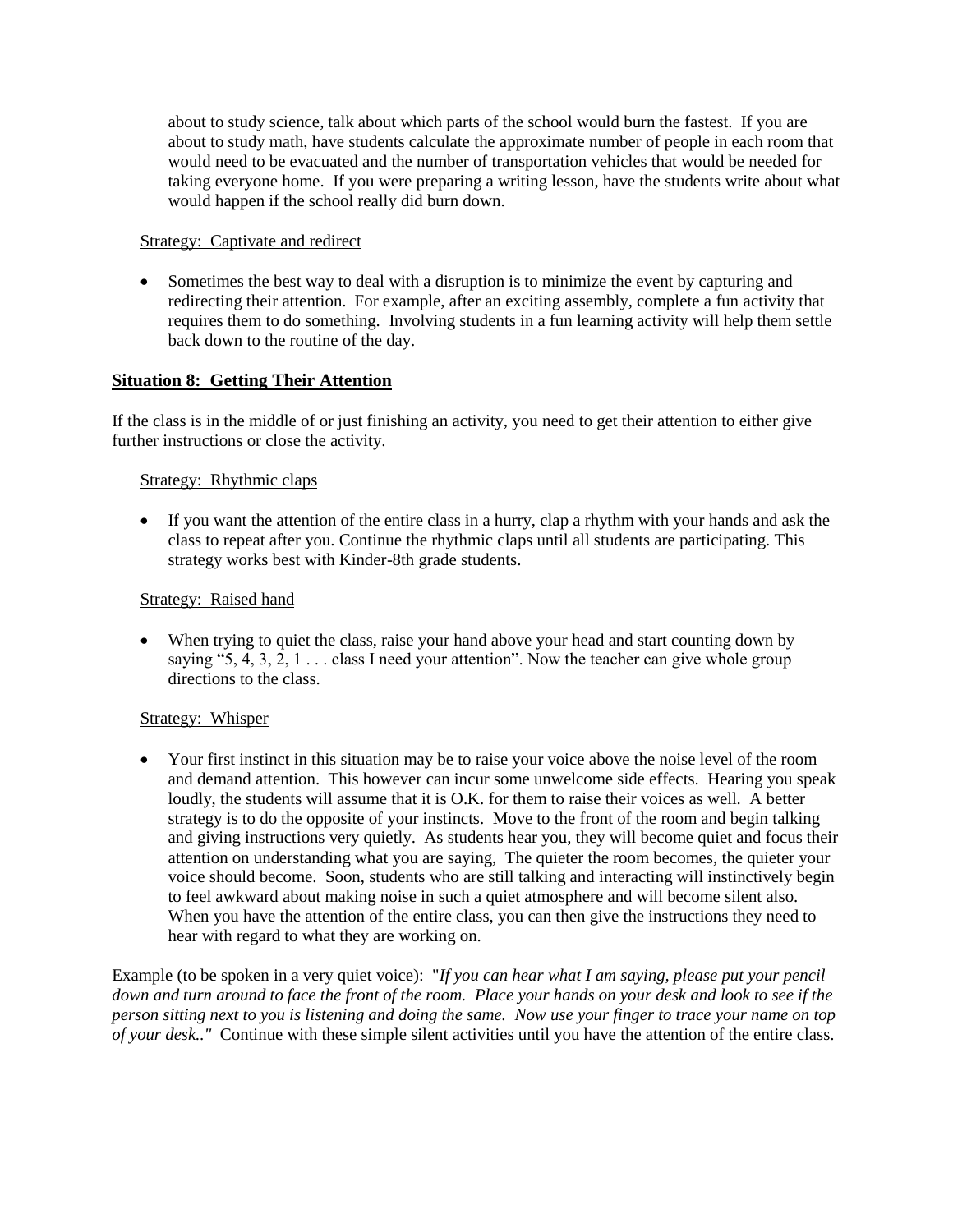## **Situation 9: Wrong Names/Wrong Seats**

You are using a seating chart to call on students by name. You notice that several students are not responding to their name, and you suspect they have switched seats.

#### Strategy: State the facts

 Make a statement to the effect that it is better for everyone involved if you know the students' correct names. This information is necessary to take daily attendance and will be vital in the case of an emergency. In addition, it protects the wrong student from getting in trouble when you write your notes to the classroom teacher at the end of the day.

#### **Situation 10: The "You vs. Them" Class**

You get the feeling that the whole class, or at least several of the students, have banded together to make the day as difficult as possible for you, the substitute teacher.

#### Strategy: Work together

 Most "You against Them" scenarios turn out to be a lose-lose situation for everyone involved. Take the initiative early in the day to do a teacher and student interactive activity. Going around the room, ask students to share a hobby they like or an activity they are interested in. Complete this activity by telling them a hobby you like. Chances are that once you break the ice the rest of the day will go much more smoothly. Making the classroom a battleground for control will usually only make things worse.

#### **Situation 11: Inappropriate Language/Derogatory Remarks**

A student uses profanity or makes a derogatory remark about you, another student, or the classroom teacher.

#### Strategy: You choose to break the rule

 Hopefully, the classroom rules and consequences, established at the beginning of the day, have provisions for dealing with this challenging situation--*Implement Them*! You might say something like*, "Susan, you chose to break classroom rule number three. The consequence for doing so is that you will not be allowed to participate in the end of the day drawing*." Do not ask the student why they said what they said (you really don't want to know); just acknowledge that the student chose to break a rule and state the consequence. Try not to take the remarks personally. Keep your cool. Concentrate on dealing professionally with the behavior and not letting your feelings towards the student cause you to get upset. Then dismiss the incident and resume class work as quickly as possible.

#### Strategy: Remove and reprimand

• In some situations, it is best to talk privately with the student in a corner of the classroom. Calmly ask the class to continue working, then speak with the student. Stay calm and in control of the situation. State the rule that was broken or explain that their behavior was unacceptable and why. Explain the consequence if the rule is broken a second time. Express your confidence in the student's ability to behave their best, then ask them to go back to their seat and begin their work.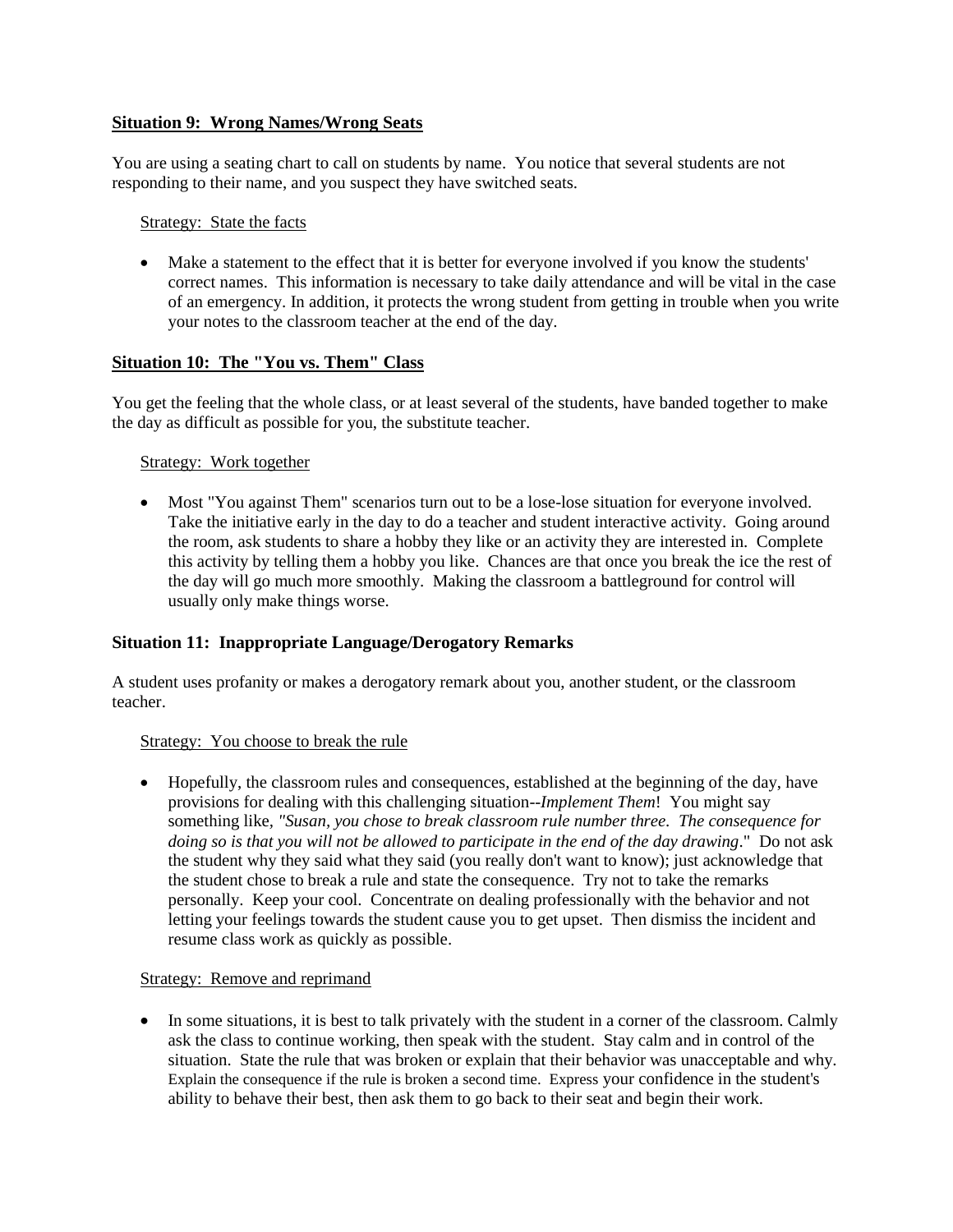## **Situation 12: A Fight**

You are supervising students at recess when you see two students yelling at each other, ready for a fist fight.

Classroom teachers understand the difficulty of substitute teaching and will be ready to assist you in extreme circumstances. Respond quickly and decisively, not hesitating to get help from another teacher, if needed.

#### Strategy: Quickly and decisively

 Verbal jousting can be extinguished by a firm command from you as you move toward the students, using a loud authoritative voice say, "*Stop*, *I need both of you to take your seats*", or "*Stop this right now and sit against the wall*." Your voice and the authority it represents conveys your message. Do not try to stand in between students.

#### Strategy: Firm but not demeaning

 If students are engaged physically, you must quickly and with authority tell them to step back away from each other, *"Stop fighting and separate".* Do not attempt to place yourself between the students. This could escalate the already physical situation. Do not get angry, excited or show emotion. By giving firm and positive directions consistently, the students will respond and comply as requested. Send them separately to the front office.

## **Situation 13: Threats**

A student threatens you or another student.

Threats are a very challenging scenario, and the best strategy and response will vary with each situation. The most important thing you, as the teacher, must do is to stay calm and emotionally detached so you can realistically evaluate and professionally deal with the situation.

#### Strategy: Diffuse the situation then redirect the student's actions

 A threat is often the result of an emotional response. Ignoring the student will probably invoke more threats and perhaps even aggression. Responding with threats of your own may accelerate the confrontation. The sooner the threat is acknowledged and the situation diffused the better. Once the student has calmed down you can then direct his actions to something constructive. If you feel the student needs to discuss the situation refer student to a school counselor so they can gain emotional support and perspective on the situation.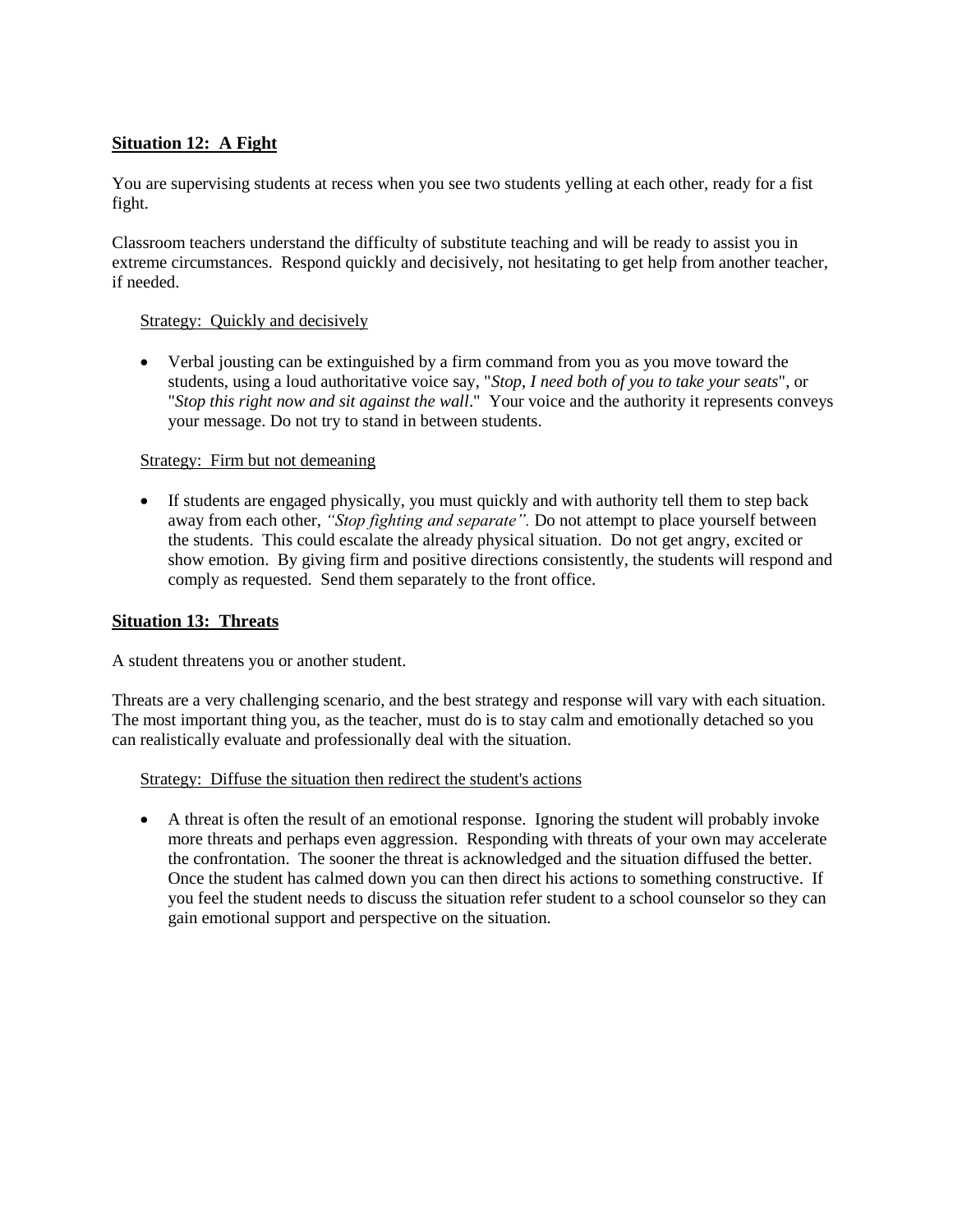# **PROCEDURES and ROUTINES**

## **Emergency Procedures**

In addition to managing the classroom, there are a few additional procedures to consider as a substitute teacher.

- Since every building and classroom is different, it is important for you to know how to evacuate the class in the event of a drill or other emergency.
- Know where the nearest exit is and have a class list available to grab when you evacuate the building.
	- If you hear the fire alarm or a message over the intercom, instruct the students to quickly and quietly leave the room in single file directing them to the exit door.
	- Some classrooms now have an emergency "backpack" hanging by the door that can be grabbed upon exiting with the class.
	- If you see an emergency "backpack" take it with you when you evacuate.
	- Handle most classroom accidents with common sense. Students who are injured can be taken to the office where a secretary or school nurse can administer first aid. Do not fall into the "band-aide" or "ice" trap, where students are continually asking to go to the office for ice or band-aides for fake injuries. Be sure you know how to handle a situation involving blood either in the classroom or on the playground.
	- *DO NOT TOUCH A STUDENT WHO IS BLEEDING EVEN IF YOU USE GLOVES.*  For example: If a student has a bloody nose or cut knee, hand them the box of tissues or paper towel and instruct them to hold it on the wound. Take the student to the office or clinic for further care.

## **Supervising Students**

- $\triangleright$  Never leave your students alone or unsupervised in the classroom.
- $\triangleright$  If it is absolutely necessary for you to leave the classroom, notify the teacher next door or across the hall, or press the intercom button in your classroom and notify the front office of the necessity.

## **Conclusion**

Your efforts to be early, organized, and to communicate clearly with a discipline plan in place will pay off! Your goal as a substitute teacher is to provide continuity to the students while the teacher is absent. By minimizing the time spent on procedural matters such as taking roll, you can maximize the time spent on learning.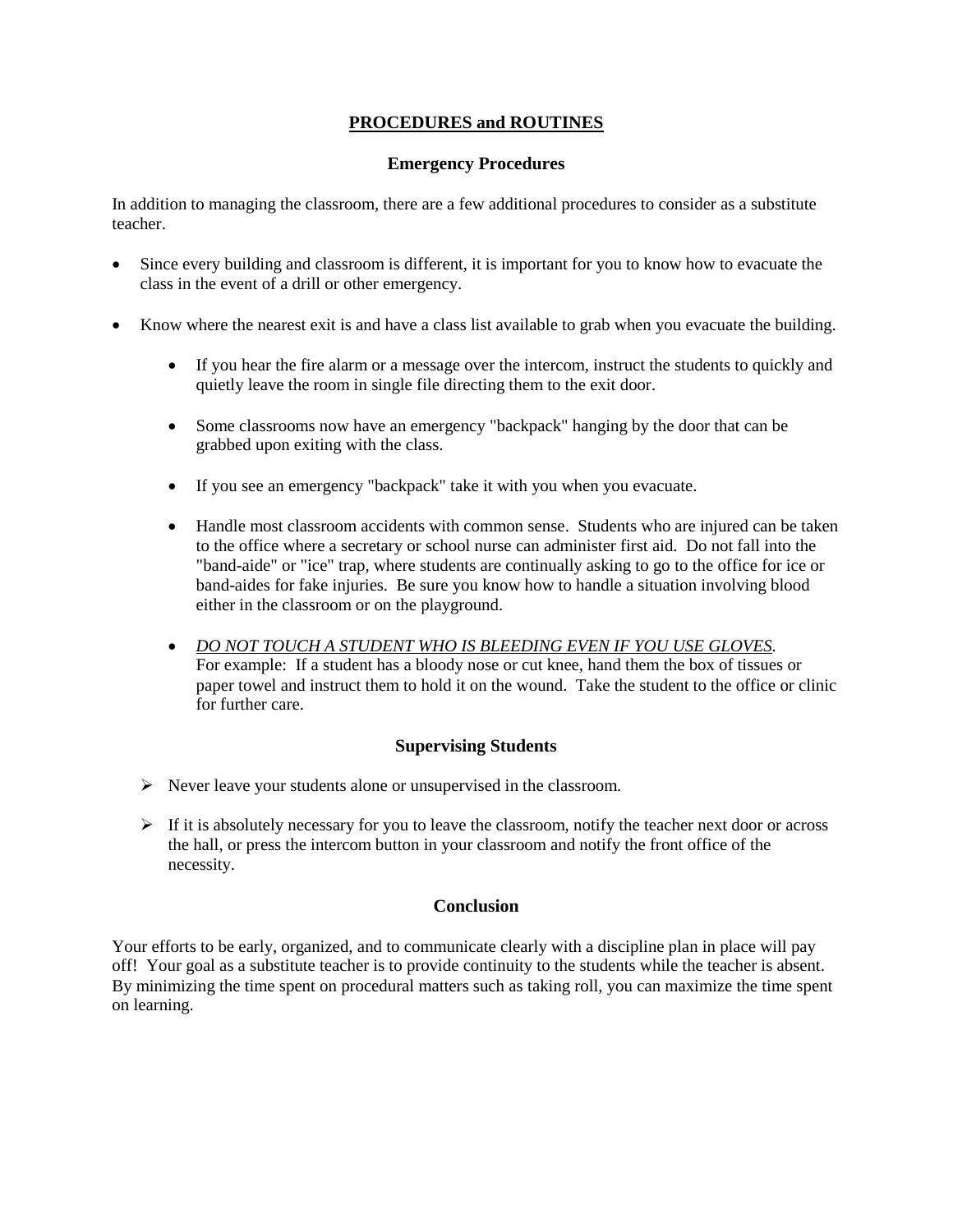#### **REMEMBER…**

- $\checkmark$  Require students to pay attention and to stay on task.
- $\checkmark$  Have students repeat your directions after you give them.
- $\checkmark$  Move about the room continually while students are completing seatwork and during group activities to ensure that all the students are participating and completing assignments.
- $\checkmark$  Provide students with specific feedback regarding their work. Feedback tells them how well they are doing and reinforces the importance of each lesson.
- $\checkmark$  Allow time to review any independent work completed, checking to see if anyone is having any difficulty. Collect all the work at the end of each lesson/period.
- $\checkmark$  At the end of each day, provide closure for the learning activities by reminding the students to complete necessary homework and hand in work that is due that day.
- $\checkmark$  Have students clean up their work space and get ready to go home. Leaving the room in neat condition is a must, so allow time at the end of the day for proper closure and cleanup.
- $\checkmark$  Compliment the students on their academic achievements for the day. Let them know how much you enjoyed teaching them.
- $\checkmark$  Clip all notes and messages together for the teacher to read and respond to upon his/her return.
- $\checkmark$  Finally, outline the day in a note to the teacher. (You may wish to use the form provided). Include a list of work completed, problems you may encountered with students or parents, significant incidences, and successes. Teachers really appreciate hearing from you regarding the day and are more likely to ask you back if they feel you are competent in handling any difficult situations and using effective strategies to solve any problems that may arise.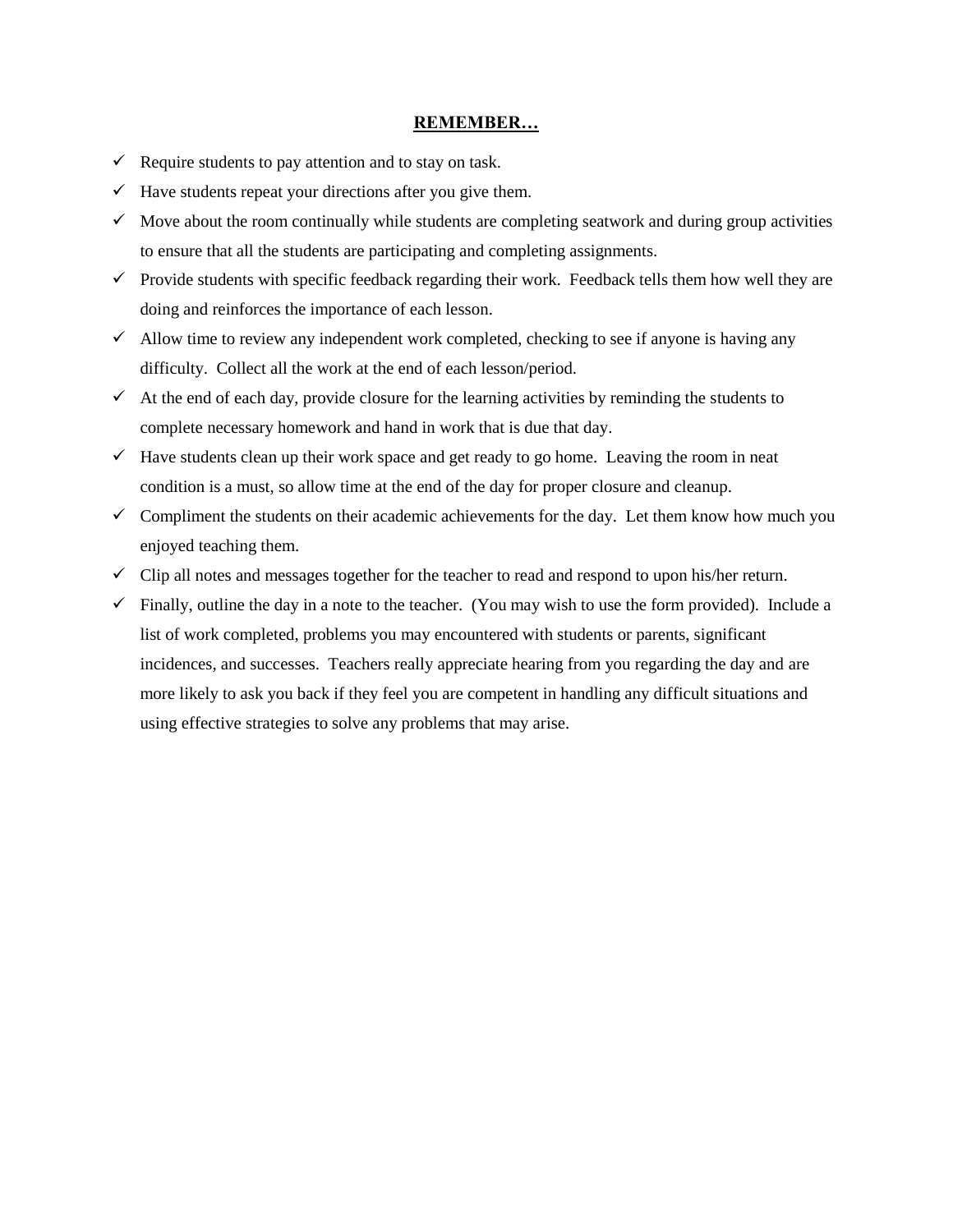## **HOW SHOULD I DO THAT?**

When substituting, you are expected to present the material outlined in the classroom teacher's lesson plan. However, sometimes the lesson plan instructions are general and very nonspecific with regard to lesson presentation. Here are several techniques for presenting lesson plans that can lead the way to covering the material in a positive and creative manner.

#### **Lesson Plan:** *Have students read Chapter XX and answer questions.*

- 1. Pretest and posttest. Ask students to guess what will be covered before they start reading. Share ideas aloud and write down five facts or ideas as predictions.
- 2. Togetherness. Read the assignment orally with the students to find the answers. By making the assignment a class activity, you promote classroom cooperation.
- 3. Group effort. Divide the class into groups and ask each one to report on part of the reading later. This method is best used with material that does not require continuity to be meaningful.
- 4. Quiz Board. Give the assignment and tell the students that you will stop 15 minutes before the end of the period and establish a quiz board. Appoint three to five students or select volunteers to be members of the board. Ask them to come to the front of the room. The rest of the students pose questions to these students about the day's reading. After a certain number of questions have been answered, a new board may be selected. This technique works well for review. An added advantage is that you need not know the subject well in order to handle it.

#### **Lesson Plan:** *Have the class write a composition about XYZ.*

To begin, make the start interesting, challenging, and fun.

- 1. To make any topic more meaningful, encourage students to relate to it personally. One way is to write sentence starters that use the students' natural speech pattern, such as "I wish," "I like," "I'm glad I'm allowed to…"
- 2. If the students are assigned to write a story, suggest that they first decide on a cast of characters, a setting, a time, etc. as a class. By doing the groundwork together, the students will be "into" the story before they lift a pencil.
- 3. If the assignment is an essay, consider using the "buzz group" technique. Ask students to say whatever comes to mind about the topic and write their ideas on the board in some quick, abbreviated form. When everyone has had a chance to study the list, students can begin to write using whatever "buzzing" ideas they wish.
- 4. Whatever the topic, propose that the students write free association word lists about it. Tell them to start with the given word, such as "freedom", "pets" or "winter" and then add up to ten other words that immediately come to mind about the key word. Now the students can write their own compositions.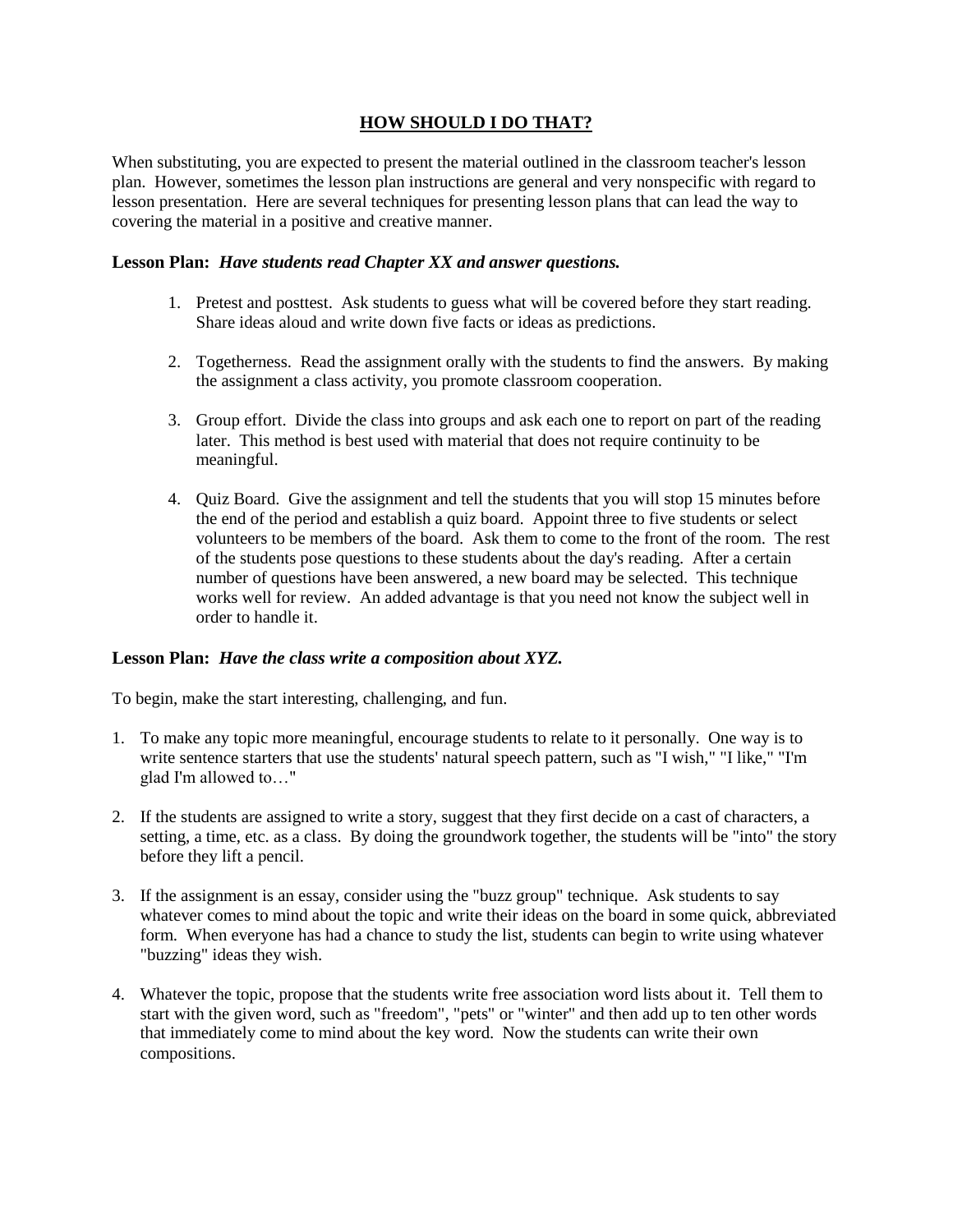5. Before students start to write, initiate a values clarification exercise that will help students relate an abstract subject to their own lives. For example, if the topic is "conservation of electricity," have the students start by listing five electrical gadgets or appliances they use that they could do without. Record their answers on the board. From this specific exercise the students can move on to the broader issue.

## **Lesson Plan:** *The class has a test tomorrow. Have them study and review.*

This may sound easy, but it often doesn't work out that way. Although you may not know the material the class has been studying, you can conduct a review session in several ways.

- 1. Try a game format for drill material, such as spelling, number facts, state capitols, and vocabulary. Use familiar games like tic-tac-toe, categories, etc.
- 2. Have pairs or small groups of students make up model tests. Assign one group true and false questions, another multiple choice question, etc. Spend the last part of the period going over the questions. Ask each group to read their test while the rest of the class ponders the answers.

## **Lesson Plan:** *Discuss topics ABC with class.*

This can be most challenging! The students have been dealing with the topic and you have not. The following methods show how you can lead the discussion constructively.

- 1. Have a student lead the discussion, or call on two or three students.
- 2. Have the class brainstorm all sorts of ideas related to the discussion topic. Do not judge the ideas--anything goes! Just encourage the students to speak their minds. After about five minutes, start the discussion again, this time arranging their ideas in a more orderly fashion.
- 3. If the topic is controversial, divide the class into sections, each representing a special-interest group. During the discussion, each group will give its point of view on the subject.

#### **Lesson Plan***: Show the film, then discuss.*

Once the lights are off, this kind of assignment can turn into a disaster; but you can develop it into a delight.

- 1. To heighten student interest in the audiovisual material, use the pretest and posttest technique. Introduce the exercise with a comment such as, "*If you were making a movie about tooth brushing, or earthquakes, or China, what would you include?*" As they watch, have students check their lists against the film. How does the film compare to the students' expectations?
- 2. As students watch, have them write down three questions that are answered in the film or video, then exchange questions with another student after the presentation.

Keep in mind that with audiovisual materials it is crucial to get the students to be active, not passive, viewers.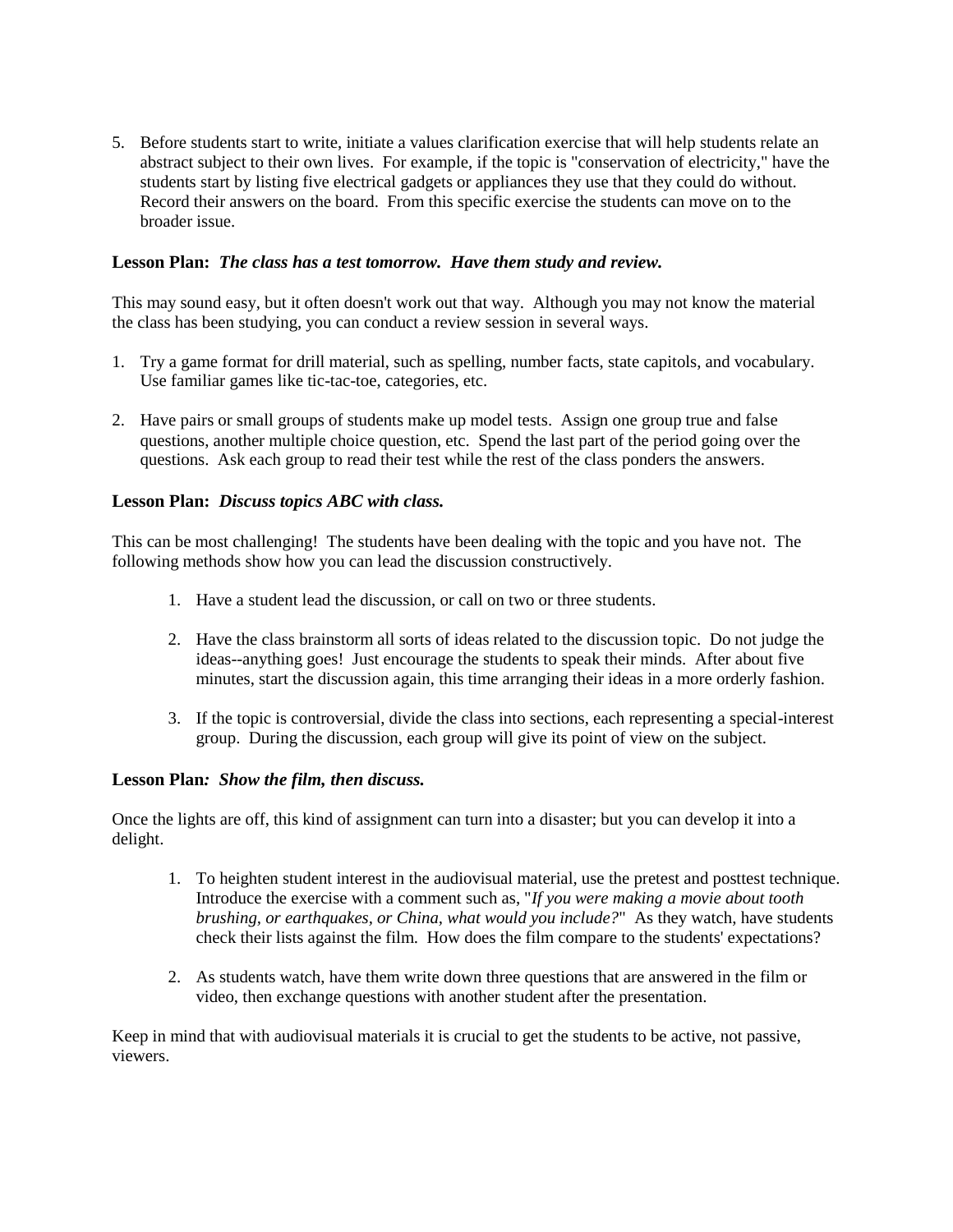## **ELEMENTARY SPONGE ACTIVITIES**

There are many times during the day that time is lost in the classroom. When reading groups change as students are waiting for uses, before and after recess or lunch, or whenever there is a transition, valuable moments are gone. What can be done to prevent this escape of precious learning time? The answer to the problem is evident when a substitute becomes familiar with "Sponges".

Sometimes "Sponges" are called warm-ups, board work, mind stretchers or drill activities. Whatever they are called, they provide a short practice on previously learned lessons with few or no required materials. They are easy for all students and will decrease the likelihood of classroom problems while students are waiting.

"Sponges" can become a part of all subjects. They can be put on 3X5 cards and laminated and used again and again, or they can be written on the board. Wherever and whenever they are used, Sponges absorb time and turn it into productive learning.

"Sponges" have characteristics such as:

- They are short they provide practice, review, application, transfer and a chance to use and think about learning.
- They allow everyone to participate, are open-ended and easy for the teacher (few materials, no grading).
- Sponges are self-explanatory (clear, easily-understood directions), can be written or oral, can be used with individuals or groups, teacher-led or student-led.

#### **Examples of Sponges**

- Tell one playground rule
- List five good health habits
- Put spelling words in alphabetical order
- Name as many animals as you can
- Name as many states as you can
- Name as many countries as you can
- Name as many teachers in your school as you can
- List five school rules
- List the days of the week
- List seven holidays
- List as many kinds of transportation as you can
- List as many kinds of ice cream as you can
- Name as many fruits as you can
- Name as many vegetables as you can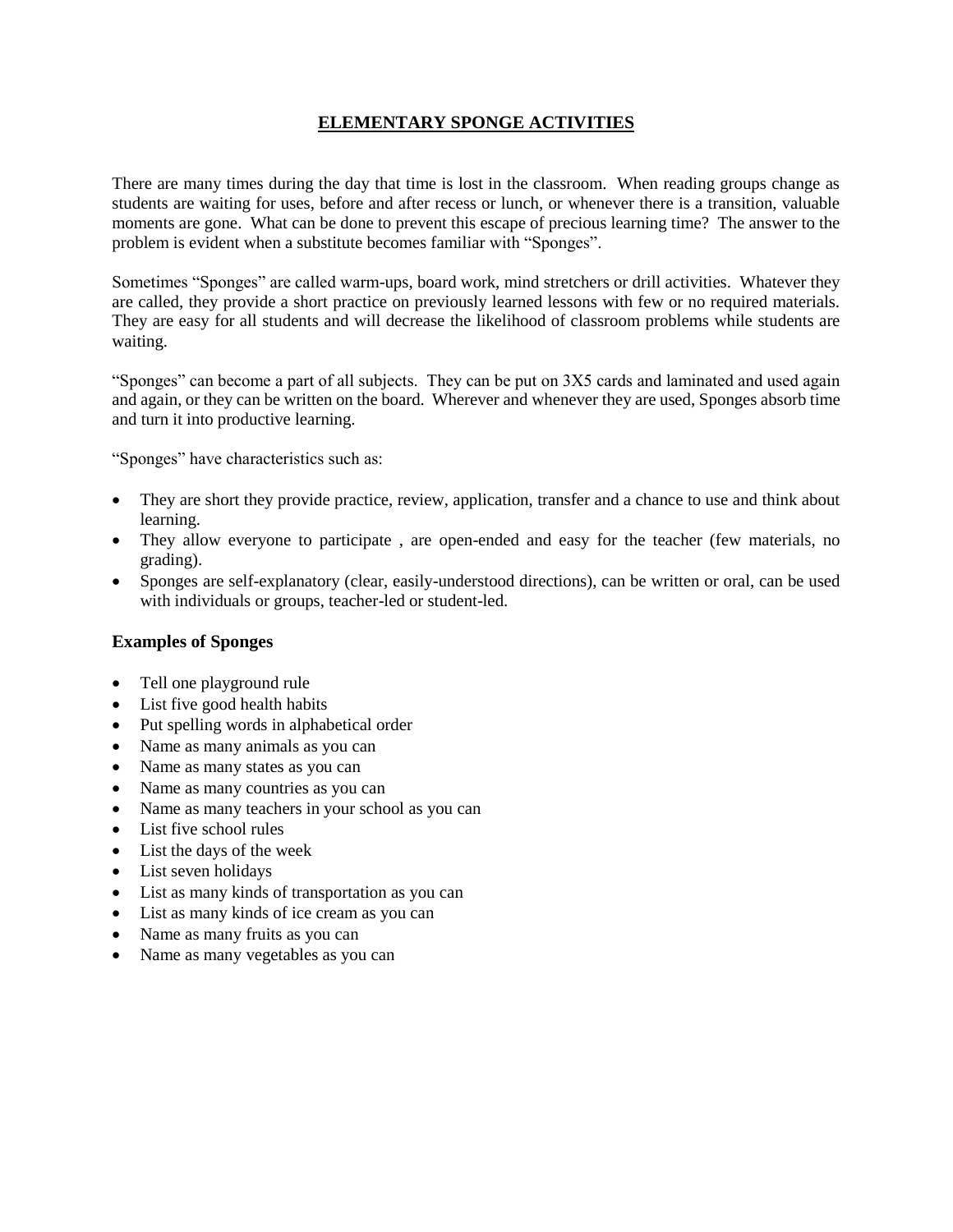# **SECONDARY SPONGE ACTIVITIES**

"SPONGE" activities can be beneficial to secondary students and their teachers. They provide review and practice for students and free the teacher to complete her/his tasks.

Each subject area has a variety of skills that should be reviewed. For instance, mathematics contains steps that build on each other. Therefore, the review and practice of skills will help the student move forward in a planned program. In science, we realize that vocabulary and the ability to locate information become important skills to review. History contains specific facts and overall general ideas which also relate to geography. Therefore, review and practice should include these aspects of the topic being covered. English and literature review should cover fundamental rules as well as personal feelings related to the topic.

"SPONGES" can be organized into several methods of delivery. They can be written on the chalkboard, put on 3X5 cards and laminated (to be used again and again), put on small papers and picked up by students as they walk in the door, stapled to a bulletin board, taped to desks, written on charts, put on overhead transparencies, or given orally.

Whatever method is used, the activity needs to fulfill all the requirements of a "SPONGE" which include

- $\triangleright$  participation from all students
- $\triangleright$  open minded
- $\geq$  easy for the teacher to use (few materials, no grading)
- $\triangleright$  self-explanatory (clear, easily-understood directions)
- $\triangleright$  written or oral
- $\triangleright$  individual or group
- $\triangleright$  teacher-led or student-led
- $\blacktriangleright$  short (5-10 minutes)
- $\triangleright$  provide relevant practice, review, application, and a chance to use and think about learning.

#### **English and Literature Sponges**

- Name ten American authors
- Name ten American plays
- List seven items of punctuation and how they are used
- Write: an abbreviation, a Roman numeral, a trademark, a proper name (biographical), a proper name (geographical)
- Make a list of twenty prepositions

#### **History**

- List as many states as you can
- Name as many U.S. Presidents as you can
- Name as many Vice-Presidents as you can
- List the wars the United States has been involved in
- List the thirteen colonies and their capitals

#### **Science**

- Name as many kinds of windstorms as you can
- Name ten reference books
- Classify twelve items in your classroom